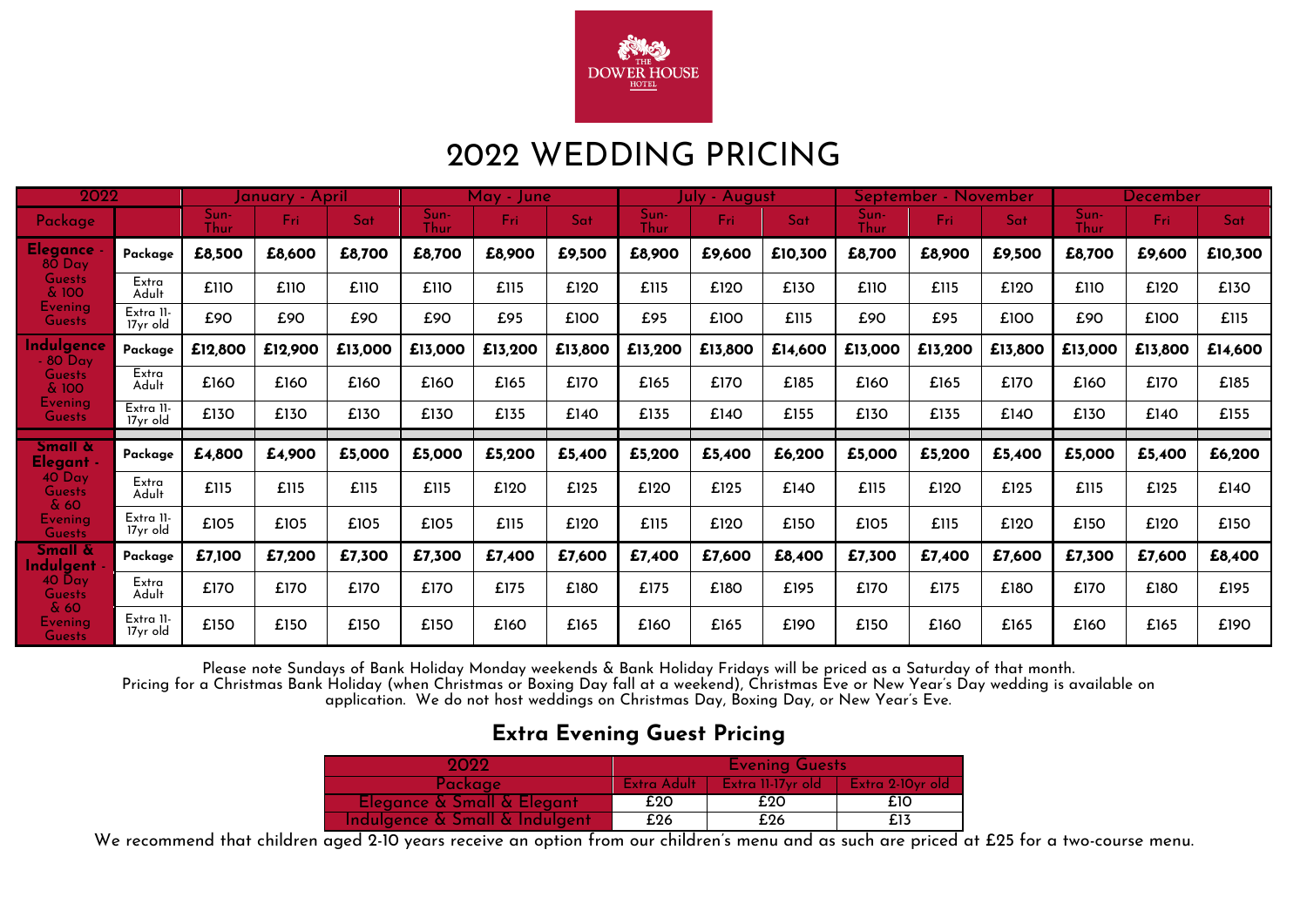

## 2023 WEDDING PRICING

| 2023                                  |                       | January - April     |         |         |              | May - June |         | uly - August |         |         | September - November |         |         | <b>December</b> |         |         |
|---------------------------------------|-----------------------|---------------------|---------|---------|--------------|------------|---------|--------------|---------|---------|----------------------|---------|---------|-----------------|---------|---------|
| Package                               |                       | Sun-<br><b>Thur</b> | Fri     | Sat     | Sun-<br>Thur | Fri:       | Sat     | Sun-<br>Thur | Fri:    | Sat     | Sun-<br>Thur         | Fri:    | Sat     | Sun-<br>Thur    | Fri     | Sat     |
| <b>Elegance</b><br>$80$ Day           | Package               | £8,600              | £8,700  | £8,800  | £8,800       | £9,000     | £9,600  | £9,000       | £9,700  | £10,400 | £8,800               | £9,000  | £9,600  | £8,800          | £9,700  | £10,400 |
| <b>Guests</b><br>& 100                | Extra<br>Adult        | £110                | £110    | £110    | £110         | £115       | £120    | £115         | £120    | £130    | £110                 | £115    | £120    | £110            | £120    | £130    |
| <b>Evening</b><br>Guests              | Extra 11-<br>17yr old | £90                 | £90     | £90     | £90          | £95        | £100    | £95          | £100    | £115    | £90                  | £95     | £100    | £90             | £100    | £115    |
| ndulgence<br>$-80$ Day                | Package               | £12,900             | £13,000 | £13,100 | £13,100      | £13,300    | £13,900 | £13,300      | £13,900 | £14,700 | £13,100              | £13,300 | £13,900 | £13,100         | £13,900 | £14,700 |
| <b>Guests</b><br>& 100                | Extra<br>Adult        | £160                | £160    | £160    | £160         | £165       | £170    | £165         | £170    | £185    | £160                 | £165    | £170    | £160            | £170    | £185    |
| <b>Evening</b><br><b>Guests</b>       | Extra II-<br>17yr old | £130                | £130    | £130    | £130         | £135       | £140    | £135         | £140    | £155    | £130                 | £135    | £140    | £130            | £140    | £155    |
| <b>Small &amp;</b>                    | Package               | £4,900              | £5,000  | £5,100  | £5,100       | £5,300     | £5,500  | £5,300       | £5,500  | £6,300  | £5,100               | £5,300  | £5,500  | £5,100          | £5,500  | £6,300  |
| Elegant -<br>$40^{\circ}$ Day         |                       |                     |         |         |              |            |         |              |         |         |                      |         |         |                 |         |         |
| <b>Guests</b><br>$\&60$               | Extra<br>Adult        | £115                | £115    | £115    | £115         | £120       | £125    | £120         | £125    | £140    | £115                 | £120    | £125    | £115            | £125    | £140    |
| Evening<br><b>Guests</b>              | Extra II-<br>17yr old | £105                | £105    | £105    | £105         | £115       | £120    | £115         | £120    | £150    | £105                 | £115    | £120    | £150            | £120    | £150    |
| <b>Small &amp;</b><br><b>ndulgent</b> | Package               | £7,200              | £7,300  | £7,400  | £7,400       | £7,500     | £7,700  | £7,500       | £7,700  | £8,500  | £7,400               | £7,500  | £7,700  | £7,400          | £7,700  | £8,500  |
| 40 Day<br><b>Guests</b>               | Extra<br>Adult        | £170                | £170    | £170    | £170         | £175       | £180    | £175         | £180    | £195    | £170                 | £175    | £180    | £170            | £180    | £195    |
| $\&60$<br>Evening<br><b>Guests</b>    | Extra II-<br>17yr old | £150                | £150    | £150    | £150         | £160       | £165    | £160         | £165    | £190    | £150                 | £160    | £165    | £160            | £165    | £190    |

Please note Sundays of Bank Holiday Monday weekends & Bank Holiday Fridays will be priced as a Saturday of that month.

Pricing for a Christmas Bank Holiday (when Christmas or Boxing Day fall at a weekend), Christmas Eve or New Year's Day wedding is available on application. We do not host weddings on Christmas Day, Boxing Day, or New Year's Eve.

#### **Extra Evening Guest Pricing**

| 2023                           | <b>Evening Guests</b> |                   |                    |  |  |  |  |
|--------------------------------|-----------------------|-------------------|--------------------|--|--|--|--|
| 'Packaae l                     | - Extra Adult         | Extra 11-17yr old | – Extra 2-10vr old |  |  |  |  |
| Elegance & Small & Elegant     | £20                   | £20               | £10                |  |  |  |  |
| Indulgence & Small & Indulgent | £26                   | £26               | £13                |  |  |  |  |

We recommend that children aged 2-10 years receive an option from our children's menu and as such are priced at £25 for a two-course menu.